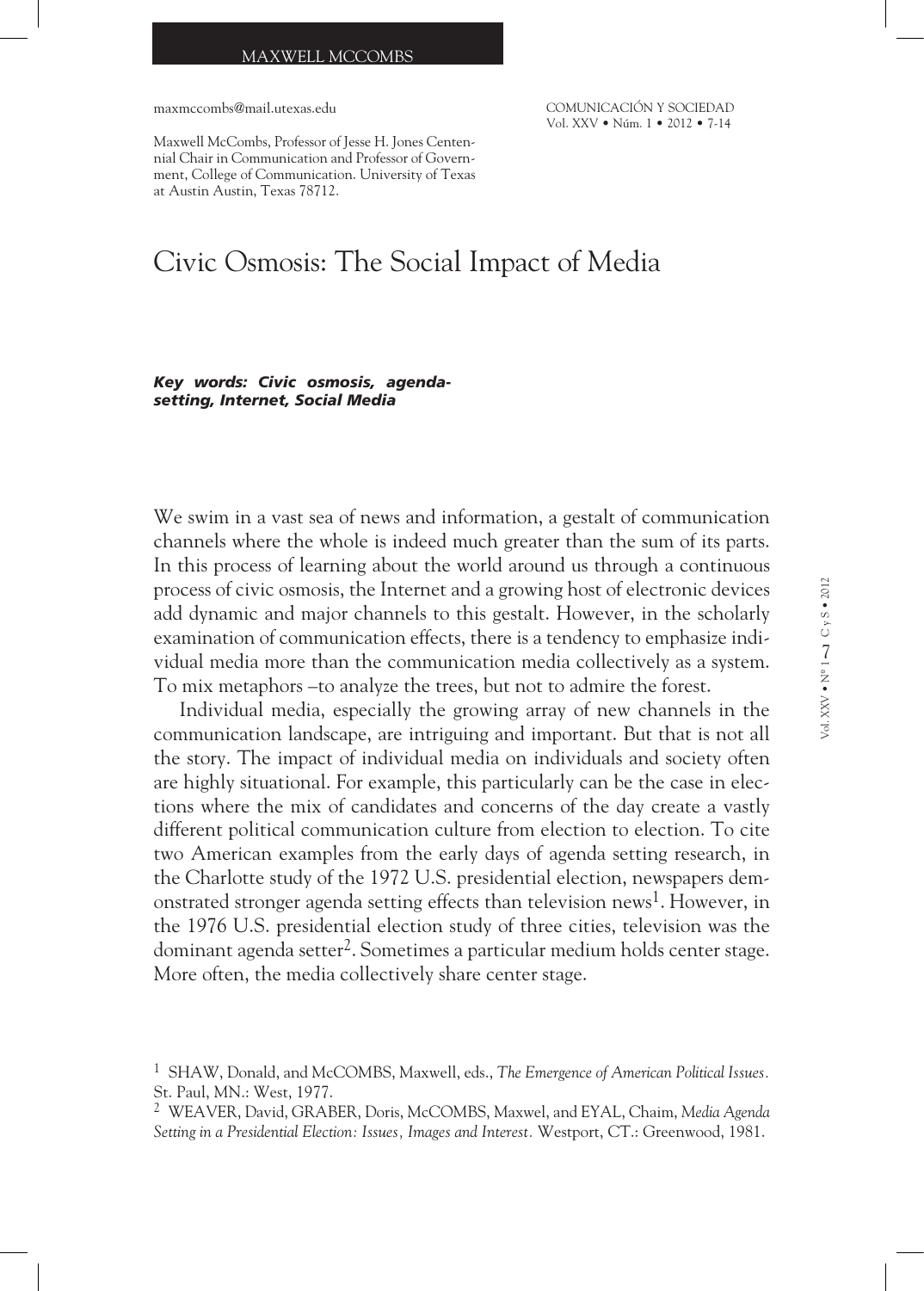If we were to construct a web site for agenda-setting theory and research, a prominent FAQ –to use the contemporary jargon of the Internet– would be whether newspapers or television are the stronger agenda-setter. And the answer to this question is telling. About half the time, there is no discernible difference in the agenda-setting influence of newspapers and television news. The other half of the time newspapers have the edge by a ratio of roughly two to one. Sometimes a particular medium holds center stage. More frequently, the communication media collectively hold center stage.

The perspective and approach to agenda-setting research outlined here, civic osmosis, emphasizes the collective role of the communication media. And the proliferation of new media adds a rich variety of dynamic channels to this communication gestalt. Increasingly, we swim in a vast sea of diversity, and we need to understand the currents in this sea, both those that enhance communication across our communities and nations and those currents that pollute the sea. But above all, we need to understand the sea as whole and how it changes and shifts over time.

## *1. Going back to the beginning*

There is an abundance of empirical evidence regarding the inter-related nature of communication sources used by citizens for information about public affairs, evidence about the absorption of news and information from a communication media sea that dates from the earliest days of our field to the present era of the Internet.

In the benchmark 1940 Erie County study, Paul Lazarsfeld and his colleagues found a substantial overlap in people's use of the various mass media. Comparing exposure to newspapers, radio and magazines, the primary media of that time, they concluded:

> People highly exposed to one medium of communication also tend to be highly exposed to other media. There are relatively few who are highly exposed to one medium and little exposed to the other<sup>3</sup>.

Years later in a graduate school research paper, I replicated this finding at a time when television had become a primary medium for news.

<sup>3</sup> LAZARSFELD, Paul, BERELSON, Bernard and GAUDET, Helen, *The People's Choice.* New York: Columbia University Press, 1944, p. 122.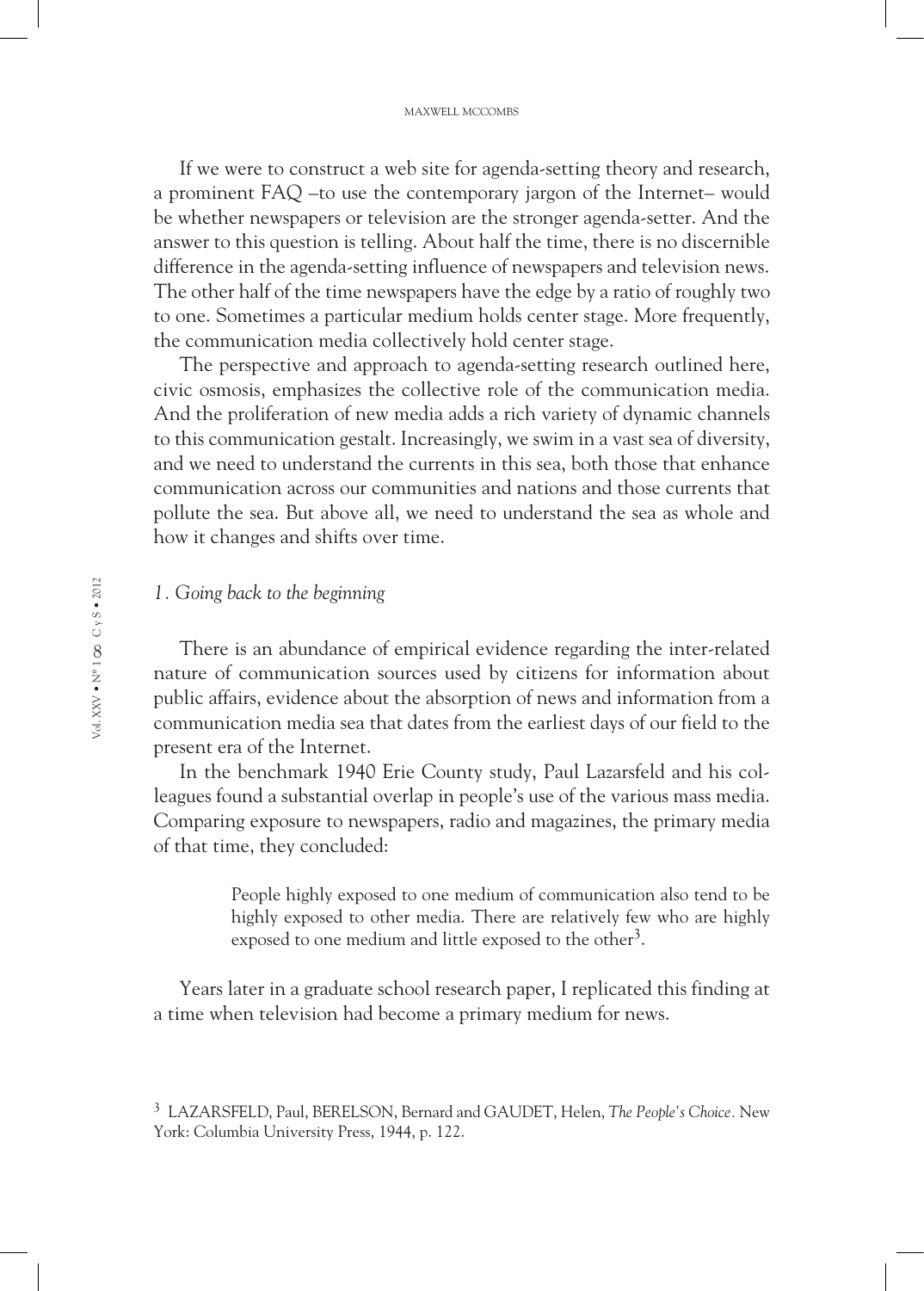On the content side of the equation, the benchmark Chapel Hill study of the agenda-setting role of the news media found a high degree of overlap in the issue agendas of the nine news media used by undecided voters during the 1968 presidential election. Across widely diverse news media – local and national newspapers, national television news, and news magazines – comparisons of all the agendas yielded a median correlation of +.71. The outcome of these homogenous media agendas was that the match of the undecided voters' issue agenda with the consolidated media agenda was a highly robust  $+.974$ .

Although in response to survey questions, people can readily name a particular news medium as their primary source –the newspaper that they read most mornings, the radio or TV news that they tune to with some regularity– people are far from immune to the larger news environment. In the 1996 Spanish national election, McCombs, Lopez-Escobar, and Llamas found a high degree of similarity in the strength of agreement among the primary audience for each of six news media with their primary medium's agenda in comparison to their correlation with the agenda of the primary medium's principal competitor<sup>5</sup>. For example, among voters who identified *Diario de Navarra* as their primary news source, the agenda-setting correlation was +.62. Their level of agreement with the competing local newspaper was +.57. Across 18 comparisons, the median difference in the correlations is only .09. Media share agendas; we share agendas.

Leo Bogart found fascinating evidence about the intertwined nature, and loyalty, of the public's use of news media during the 1978 New York City newspaper strike. Common sense would suggest that with the three major dailies not publishing– the *Daily News, New York Times* and *Post* –the public might well turn in even greater numbers to television, particularly as a source of local news. However, examination of the ratings for local TV news during the month-long strike indicated that:

> in the absence of the major newspapers, the public did not turn in massive numbers to TV news as a substitute. It could be inferred, to the contrary, that the unavailability of the newspapers may have desensitized normal interests<sup>6</sup>.

<sup>4</sup> McCOMBS, Maxwell, and SHAW, Donald, "The agenda-setting function of mass media", *Public Opinion Quarterly, 36,* 1972, pp. 176-187.

<sup>5</sup> McCOMBS, Maxwell, LOPEZ-ESCOBAR, Esteban and LLAMAS, Juan Pablo, "Setting the agenda of attributes in the 1996 Spanish general election", *Journal of Communication, 50,*  2000, pp. 77-92.

<sup>6</sup> BOGART, Leo, *Press and Public.* Hillsdale, NJ: Lawrence Erlbaum and Associates, 1981, p. 189.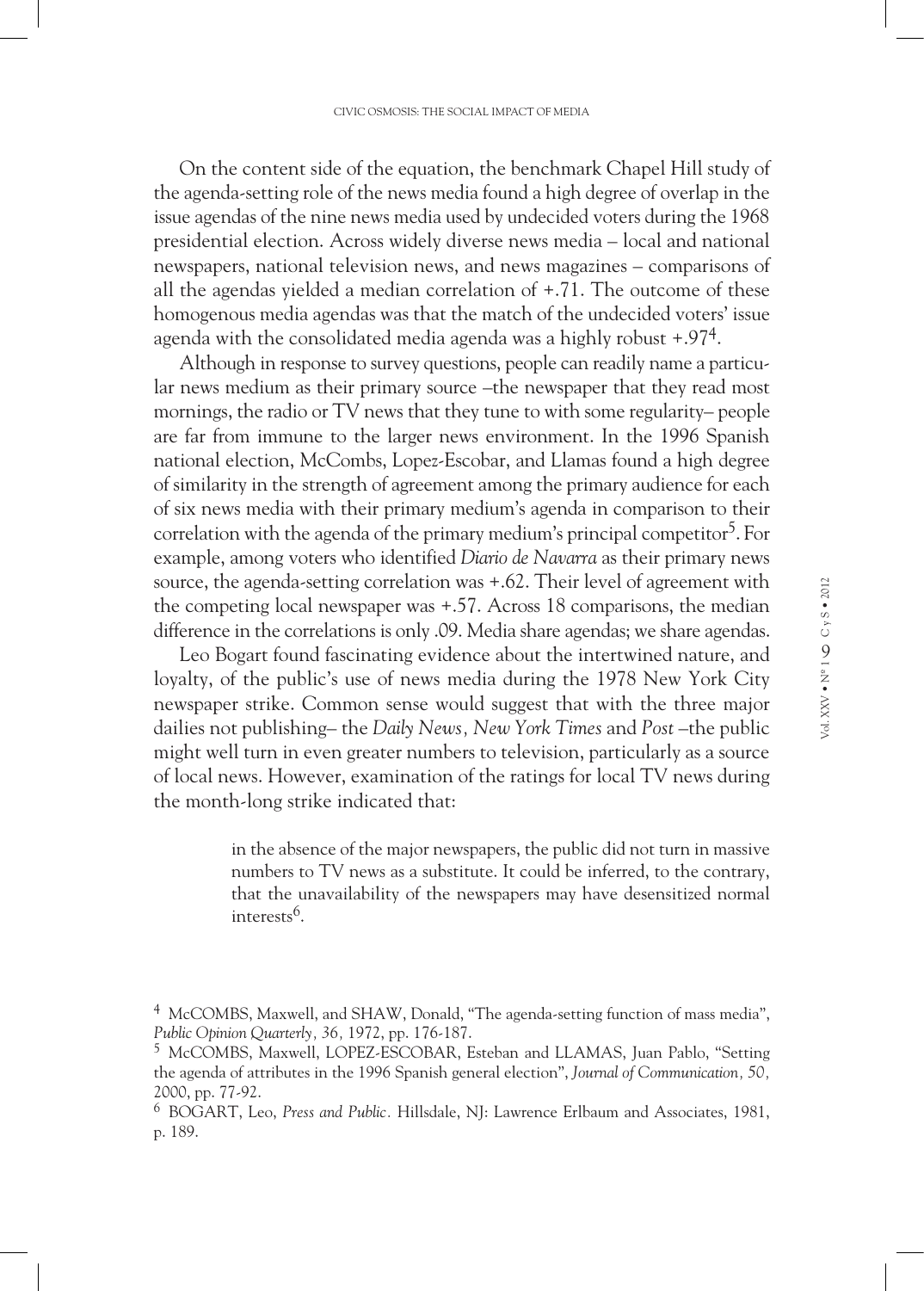Now fast forward to the present. Media use patterns among different generations diverge at least somewhat because of the Internet and the proliferation of new communication devices. As a consequence, some predict the end of the agenda-setting role of the news media. However, drawing upon statewide surveys in North Carolina and Louisiana, Coleman & McCombs compared agenda setting effects among the generations and found little difference:

> … despite evidence that the youngest generation is not exposed to traditional media as frequently as the older generations, and does use the Internet significantly more, there is little support for the intuitive idea that diversity of media will lead to the end of a common public agenda as we have known it. Rather, different media use among the young did not seem to influence the agenda-setting effect much at all<sup>7</sup>.

Particularly compelling is the comparison in the Louisiana data of the issue agenda of low and high internet users with the issue agenda of the state's major newspapers. There is a difference, but hardly an awesome one. For low internet users the correlation with the newspaper agendas is +.90. For high internet users, who still seemed shaped by newspaper agendas, the correlation is +.70.

Few persons are totally oblivious to the news. An extensive survey of exposure to nearly 50 news sources by more than 2,000 Dutch citizens, from age 13 and up, found that:

> Two out of three people (67%) obtain a news overview of what is going on in the world every single day in a typical week. In contrast, only 12% use no information channel at all for finding out what is going on in a typical week. The others use on average 2.5 overview sources per day. Per week, it is even  $4.1<sup>8</sup>$ .

The percentage of isolates, those who are not exposed to the news (12%), and their demographics (younger and less educated) in The Netherlands are

<sup>7</sup> COLEMAN, Renita and McCOMBS, Maxwell, "The young and agenda-less? Age-related differences in agenda-setting on the youngest generation, baby boomers, and the civic generation", *Journalism & Mass Communication Quarterly*, 84, 2007, p. 503.

<sup>8</sup> TRILLING, Damian, and SCHOENBACH, Klaus, *Keeping up with current affairs: The users of online and offline news*, Research report, Institute for Journalism and Communication, University of Vienna, 2011, p. 9.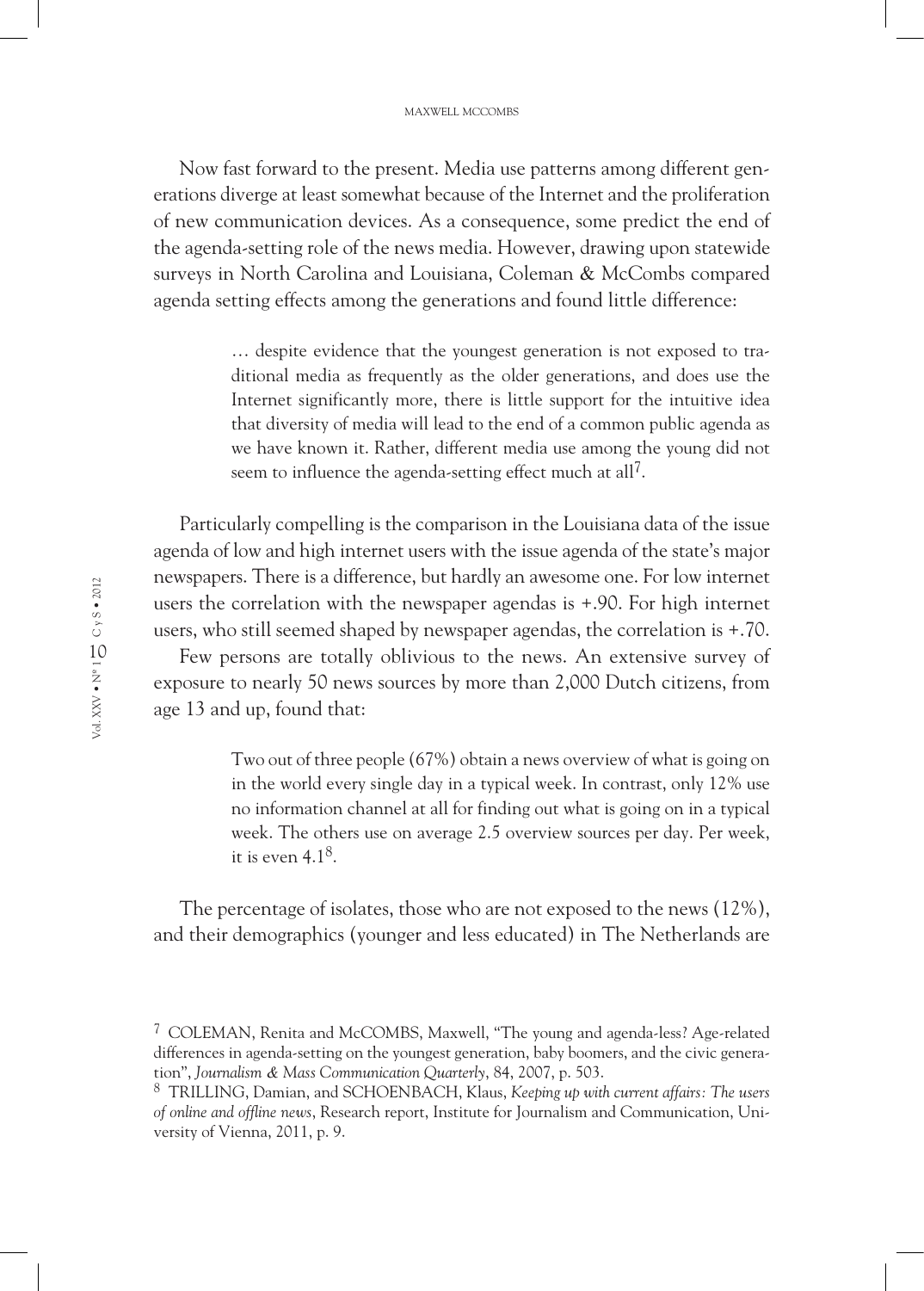highly similar to Poindexter's earlier surveys of non-readers of daily newspapers in the United States<sup>9</sup>.

Finally Strombach & Kiousis' investigation of the 2006 Swedish national election, which measured the impact of daily news use across nine major news media –newspapers, television and radio, found that:

> …attention to *political news* exerts a significant and rather strong influence on perceived issue salience and that attention to *political news* matters more than attention to various specific news shows on television and in radio, or to different newspapers<sup>10</sup>.

This finding does not deny that there are powerful and influential newspapers, broadcast stations, and Web sites. However, zooming out for a broader look, the vast gestalt of media voices – this vast sea of information -- are the core of our social fabric.

#### *2. Patterns of media exposure and attention*

More often than not, the major social effects of communication result from the collective impact of the media and the diversity of ways in which individuals come into contact with the media in their daily lives. As Figure 1 illustrates, contact with the messages of the media range from highly casual and incidental exposure to carefully planned and deliberate exposure. For most individuals, their cumulative exposure to the media over the course of a day –and almost certainly over the course of a week– includes a variety of these types of contact.

In today's vast media landscape, communication channels are ubiquitous. It is virtually impossible not to have incidental contact with some of them. Television and radio broadcasts seem to be available just about everywhere. For most internet services, the home page that comes up when you sign on contains a summary of the top news of the day. At a minimum, just about

<sup>9</sup> POINDEXTER, Paula, "Daily newspaper non-readers: Why they don't read", *Journalism Quarterly,* 56, 1976, pp. 64-770.

<sup>10</sup> STROMBACK, Jesper, and KIOUSIS, Spiro, "A new look at agenda-setting effects -Comparing the predictive power of overall political news consumption and specific news media consumption across different media channels and media types", *Journal of Communication*, 60, 2010, p. 288, emphasis in original.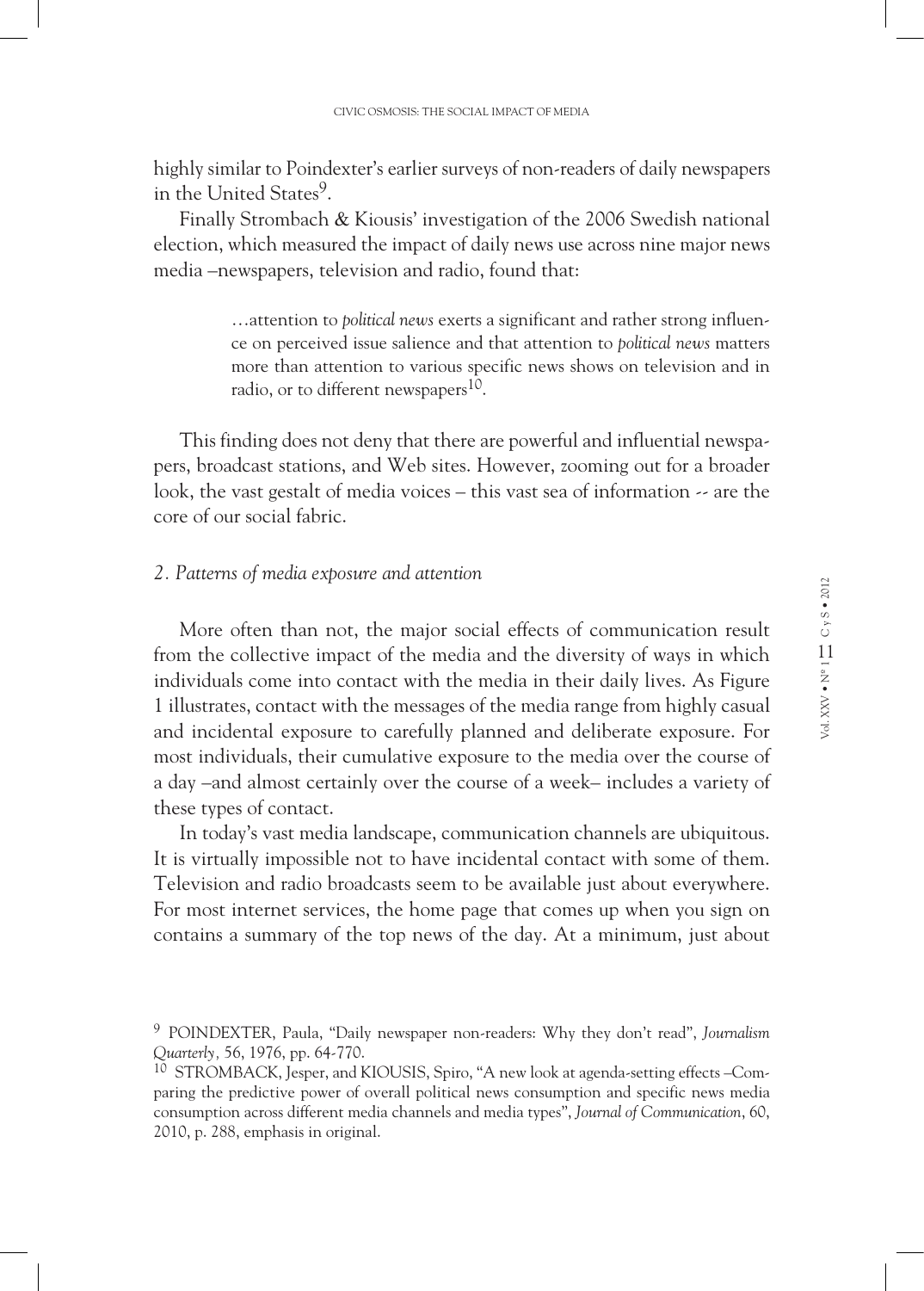everyone knows at least the major events and issues of the moment even if their detailed knowledge is sketchy.

Beyond this incidental exposure, many people routinely spend some time each day reading a newspaper. Some read more than one newspaper. And some of these people –plus many others– routinely tune in the evening news on television. Some tune in other news reports on TV and radio during the day, or they go *online* for the latest news. Habitual exposure to the news through one or more channels is part of daily life for a considerable portion of the population.

Other segments of the population take a strategic approach to the news. Monitorial citizens tend to routinely scan the news, but only spend considerable time with the details once they detect a topic or issue of high personal interest<sup>11</sup>. In many ways, this strategy of media exposure and attention overlaps with other patterns of focused information-seeking in the media. This includes a strategy of selective exposure to the media –usually thought of in terms of reinforcing political positions and beliefs– and agenda-setting theory's concept of need for orientation in which attention to the messages of the media is determined by the level of relevance and level of desire for more information about the topics of those messages $^{12}$ .

And as noted, over the course of a week or so, most citizens engage in a number of these approaches to the media.

### *3. Opportunity and Challenge*

There now exists the most massive array of communication channels that we have ever known. At the end of the 19<sup>th</sup> century, the communication media were predominantly newspapers supplemented by magazines and books. In the course of the 20<sup>th</sup> century, there was a steady expansion of channels –film, radio, and especially broadcast television. But this expansion pales in comparison to the media explosion of the past 30 years– cable television, first with a dozen or so channels, now hundreds of channels, and its parallel service, satellite TV; email and the vast proliferation of internet sites; and

<sup>11</sup> SCHUDSON, Michael, *The Good Citizen: A History of American Civic Life*. Cambridge, Mass: Harvard University Press, 1999.

<sup>&</sup>lt;sup>12</sup> WEAVER David, "Political issues and voter need for orientation, in SHAW, Donald, and McCOMBS, Maxwell, eds., *The Emergence of American Political Issues.* St. Paul, MN.: West, 1977, Chapter 7.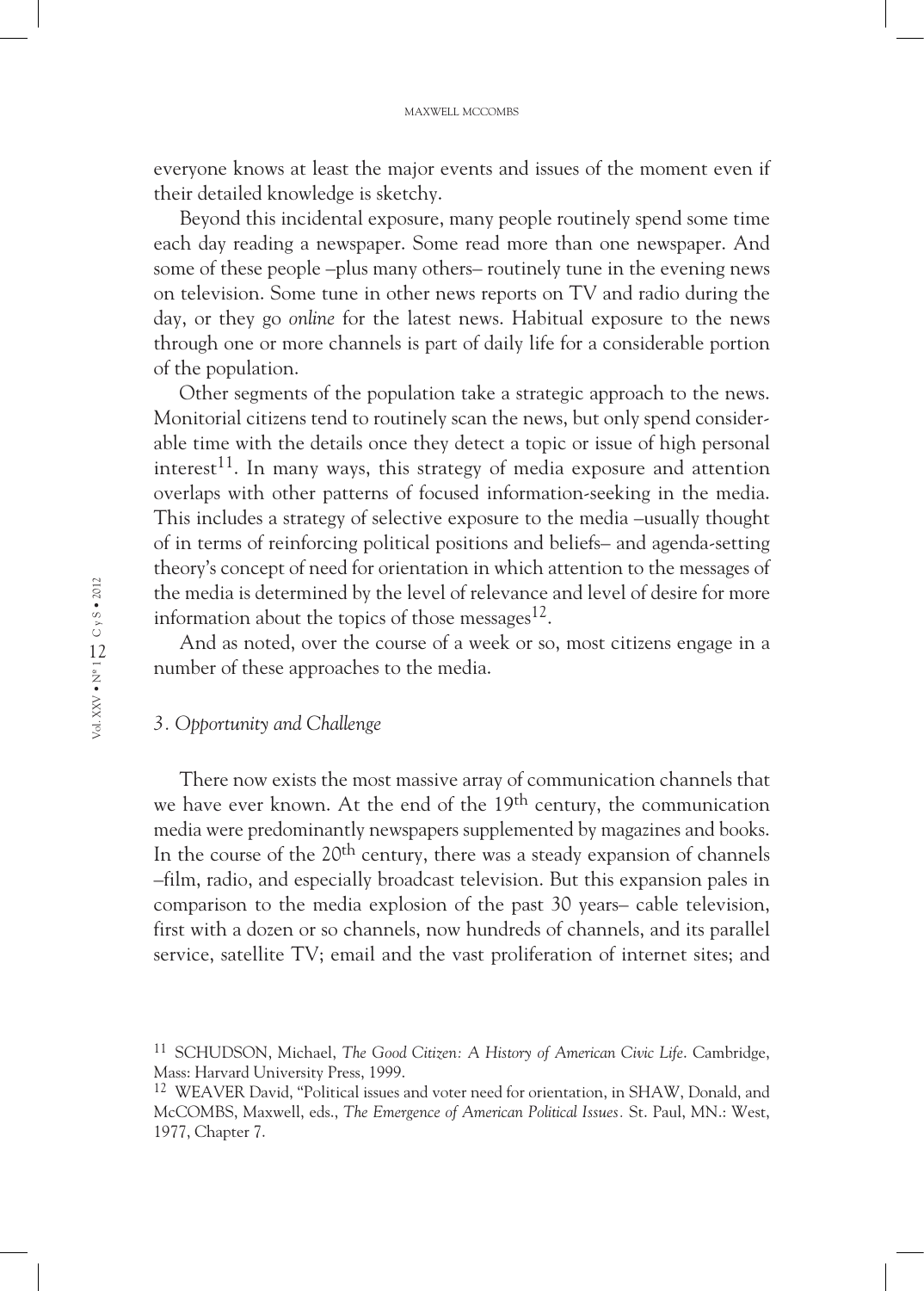now the essentially continuous expansion of social and personal media, such as Twitter, Facebook, ipods, and more and more.

For scholars of communication, this is a mother lode of research opportunities vastly exceeding anything that existed in the previous decades of our field. The challenge presented by these vast opportunities is far more than to map the social roles and impact of each of these new channels. The challenge is to understand in detail what this vast gestalt of communication channels adds up to. How are individuals, communities, and entire societies, including the global society, impacted by all this? How has this communication gestalt changed our lives and our environment?

Studying the impact of these individual channels is important. However, it is also extremely important to understand these channels collective impact, the process of civic osmosis.

### **Figure 1. Exposure & Attention to the media**

Incidental  $\leftarrow \rightarrow$  Deliberate exposure

Civic duty

Information-seeking Selective exposure Need for orientation